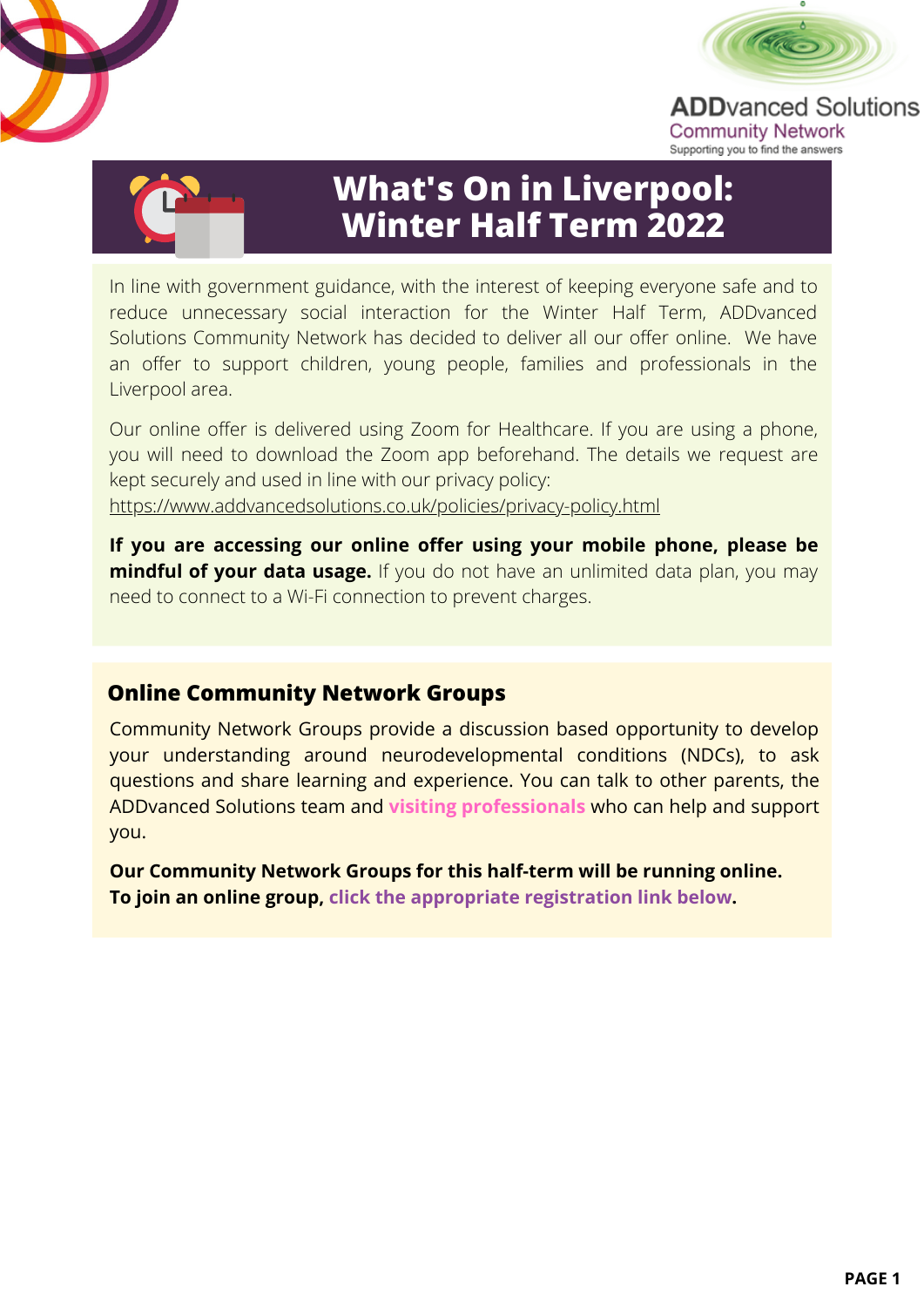



**ADD**vanced Solutions Community Network<br>Supporting you to find the answers

**Monday All Areas Community Network Group**

**Mondays 9:30am - 11:00am Location: Online**

**To join online: please click here to [register](https://us06web.zoom.us/webinar/register/WN_4GLgVsoDT6-kx0tJYQ7lpQ)**

| <b>10th January:</b>  | <b>Sharing a Diagnosis</b>                    |
|-----------------------|-----------------------------------------------|
| 17th January:         | <b>Emotions - what our body is telling us</b> |
| 24th January:         | <b>Communicating with your Child</b>          |
| <b>31st January:</b>  | <b>Autism and Girls</b>                       |
| <b>7th February:</b>  | <b>Understanding Theory of Mind</b>           |
| <b>14th February:</b> | <b>Preparing for Adulthood</b>                |

### **Tuesday Liverpool Community Network Group**

**Tuesdays 9:30am - 11:00am Location: Online**

**To join online: please click here to [register](https://us06web.zoom.us/webinar/register/WN_bh7GXEooQ-6lky-bYIHD9Q)**

| <b>18th January:</b>  | <b>Bully Busters</b>                              |
|-----------------------|---------------------------------------------------|
| <b>25th January:</b>  | <b>Exploring Social Stories™</b>                  |
| <b>1st February:</b>  | <b>Autism, ADHD and Masking</b>                   |
| <b>8th February:</b>  | <b>Sensory Integration Occupational Therapist</b> |
| <b>15th February:</b> | <b>Preparing for Adulthood</b>                    |

# **Wednesday All Areas Community Network Group**

**Wednesdays 5:00pm - 6:30pm Location: Online**

**To join online: please click here to [register](https://us06web.zoom.us/webinar/register/WN_K_x_0_OySN2h8zvHQ9asng)**

| <b>12th January:</b>  | <b>Preparing for Adulthood</b>                           |
|-----------------------|----------------------------------------------------------|
| <b>19th January:</b>  | <b>Autism with a Demand Avoidant Profile</b>             |
| 26th January:         | <b>Neurodevelopmental Conditions and Gender Identity</b> |
| <b>2nd February:</b>  | <b>Exploring Social Stories™</b>                         |
| <b>9th February:</b>  | <b>Sensory Processing Difficulties</b>                   |
| <b>16th February:</b> | <b>Autism, ADHD and Masking</b>                          |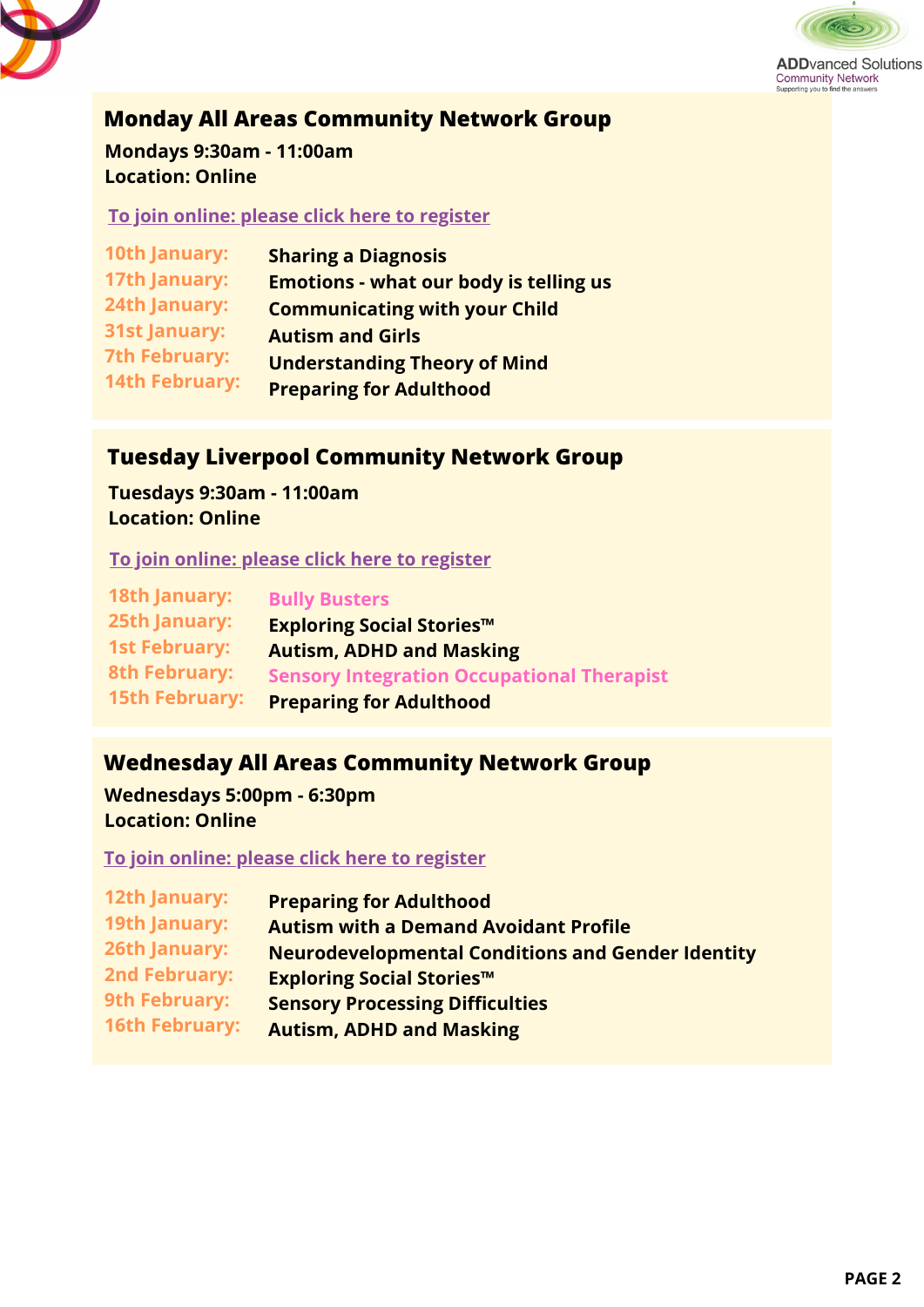



**Community Network** 

#### **Thursday Liverpool Community Network Group**

**Thursdays 1:00pm-2:30pm Location: Online**

**To join online: please click here to [register](https://us06web.zoom.us/webinar/register/WN_lubmYsTIQq2flp8wef1IIg)**

**20th January: 27th January: 3rd February: 10th February: 17th February: Exploring Social Stories™ Speech and Language Therapist Neurodevelopmental Conditions and Toileting Difficulties Early Help Team Tantrums vs Meltdowns**

# **Coffee Mornings**

We are happy to attend any face-to-face coffee mornings and/or online sessions to explain our current offer to families and professionals. Please contact the office.



# **Neurodevelopmental Conditions Family Learning Programmes**

**This half term, we are providing the opportunity to attend two online Family Learning Programmes:**

- **Monday mornings (for Liverpool families)**
- **Wednesday evenings (for families from all areas)**

Our Neurodevelopmental Conditions (ND) Family Learning Programme provides an opportunity for parents and carers to gain understanding and skills about neurodevelopmental conditions including autism and ADHD (pre, during and postdiagnosis) with strategies to support the difficulties that may present:

- Neurodevelopmental conditions/specific learning difficulties and associated mental health difficulties
- Autism Spectrum Disorder/Condition (ASD/C)
- Attention Deficit Hyperactivity Disorder (ADHD)
- Sensory Processing/Integration Difficulties (SPD)
- Supporting behaviours associated with neurodevelopmental conditions
- Your Local Offer, disability welfare rights and special educational needs support including Early Help and Education Health Care Plans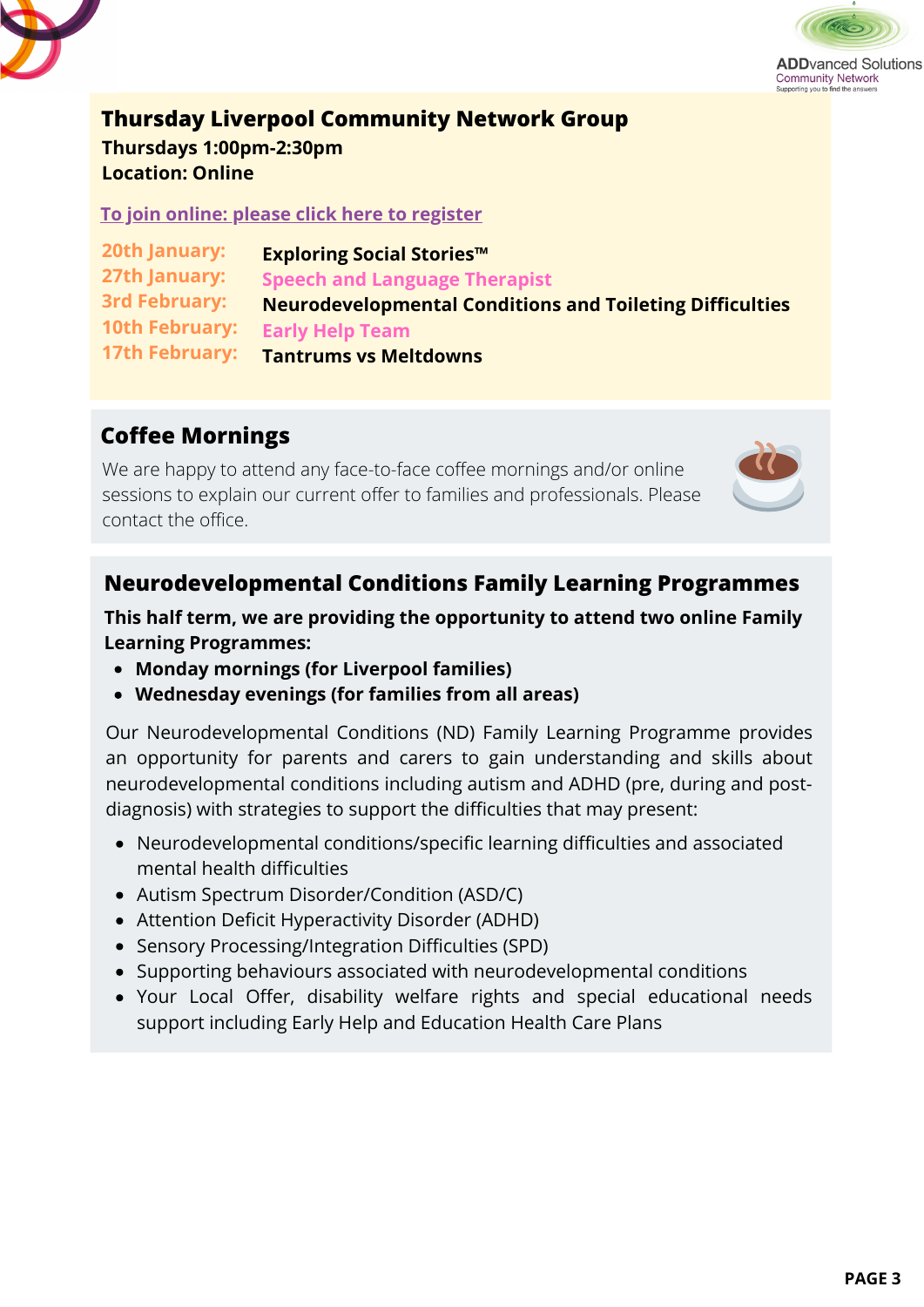



# **Liverpool ND Family Learning Programme (Online)**

Originally planned to take place face-to-face, our Liverpool Family Learning Programme will be running online, and will be delivered over six sessions. **Monday mornings from 9:30am - 12:00noon**

**To join this online [programme:](https://us06web.zoom.us/webinar/register/WN_VrYqpQ85RyibZC7vfCXY_A) please click here to register**

**Monday 10th January Monday 17th January Monday 24th January**

**Monday 31st January Monday 7th February Monday 14th February**

# **All Areas ND Family Learning Programme (Online)**

This online programme will be delivered over six sessions. **Wednesday evenings from 6:30pm - 8:30pm**

**To join this online [programme:](https://us06web.zoom.us/webinar/register/WN_FIddWRUvRUyqh-xUIjt-_Q) please click here to register**

| <b>Wednesday 12th January</b> | <b>Wednesday 2nd February</b>  |
|-------------------------------|--------------------------------|
| <b>Wednesday 19th January</b> | <b>Wednesday 9th February</b>  |
| <b>Wednesday 26th January</b> | <b>Wednesday 16th February</b> |

# **Sensory Processing Difficulties Learning Workshops (Online)**

Our Sensory Processing Difficulties learning workshops will be delivered as webinars. It is recommended that you attend all three sessions.

#### **Mondays - 12:00noon-1:30pm**

**Please click here to register for the three [sessions.](https://us06web.zoom.us/webinar/register/WN__DGeFy2gS3WHU1BLRlOenQ)**

| <b>24th January:</b> | <b>Introduction to Sensory Processing Difficulties</b> |
|----------------------|--------------------------------------------------------|
|                      | (Session 1 of 3)                                       |
| <b>31st January:</b> | <b>Emotional Regulation and Praxis</b>                 |
|                      | (Session 2 of 3)                                       |
| <b>7th February:</b> | <b>Sensory Strategies</b>                              |
|                      | (Session 3 of 3)                                       |
|                      |                                                        |

## **Eating Difficulties Learning Workshops (Online)**

We recommend you access the Sensory Processing Difficulties learning workshops (please see above) before accessing this workshop.

**Monday - 12:00noon-1:30pm**

**14th February: [Neurodevelopmental](https://us06web.zoom.us/webinar/register/WN_J89LrDPiRaa5awYhKH6v-g) Conditions and Eating Difficulties**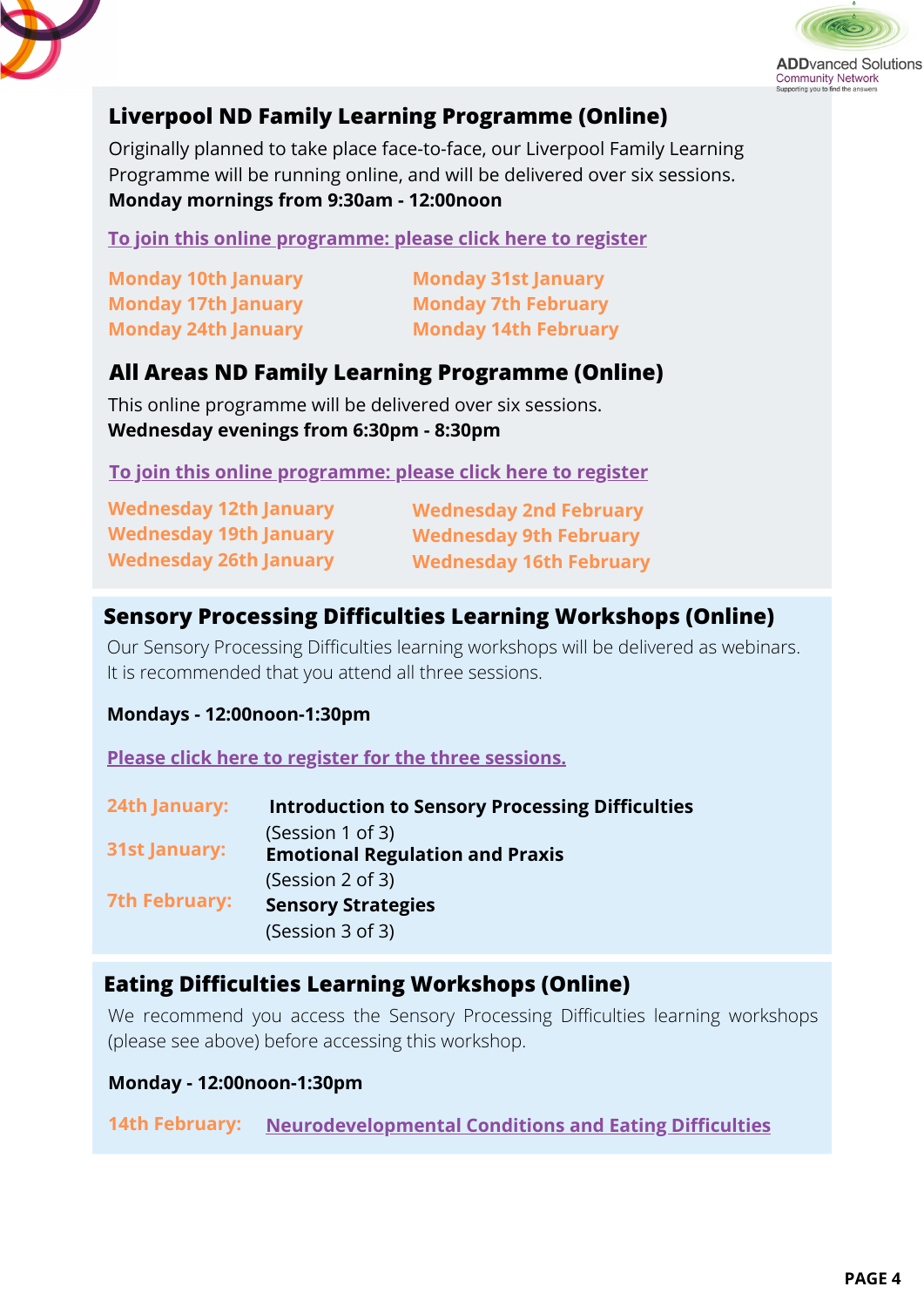



## **Autism Post Diagnostic Learning Programme**

#### **ANNOUNCING A NEW AUTISM POST DIAGNOSTIC LEARNING PROGRAMME - FOR LIVERPOOL AND SEFTON FAMILIES!**

We are delighted to provide an open offer to Liverpool and Sefton parents and carers, whose child/young person has received a diagnosis of autism (ASD) from Alder Hey NHS Trust, or from either Axia ASD Ltd or Healios via Alder Hey NHS Trust. This is a pilot offer in partnership with Alder Hey NHS Trust, commissioned by NHS Liverpool Clinical Commissioning Group (CCG), NHS South Sefton CCG and NHS Southport and Formby.

From the selection of online Learning Programmes listed for this half term, please choose the appropriate parent/carer course specific to the age of your child/young person: 3-8 years; 9-13 years or 14-19 years.

# **Autism Post Diagnostic Learning Programme (Online)**

#### **For parents/carers of 3-8 yrs age group**

**Mondays: six weekly sessions from 9:30am-12:00 noon Location: Online (originally planned to take place face-to-face, but now online)**

**To join online, please click here to [register](https://us06web.zoom.us/webinar/register/WN_MCUAq3LGRQeMhDt9ObzkyA)**

**Monday 10th January: Session 1 Monday 17th January: Session 2 Monday 24th January: Session 3 Monday 31st January: Session 4 Monday 7th February: Session 5 Monday 14th February: Session 6**

#### **Autism Post Diagnostic Learning Programme (Online)**

**For parents/carers of 9-13 yrs age group Mondays: six weekly sessions from 6:00pm-8:30pm Location: Online**

**To join online, please click here to [register](https://us06web.zoom.us/webinar/register/WN_xTtnM6hcRuetqGvOjtj_Dw)**

**Monday 10th January: Session 1 Monday 17th January: Session 2 Monday 24th January: Session 3 Monday 31st January: Session 4 Monday 7th February: Session 5 Monday 14th February: Session 6**

**Please see next page for our online Autism Post Diagnostic offer for parents/carers of 14-19 age group.**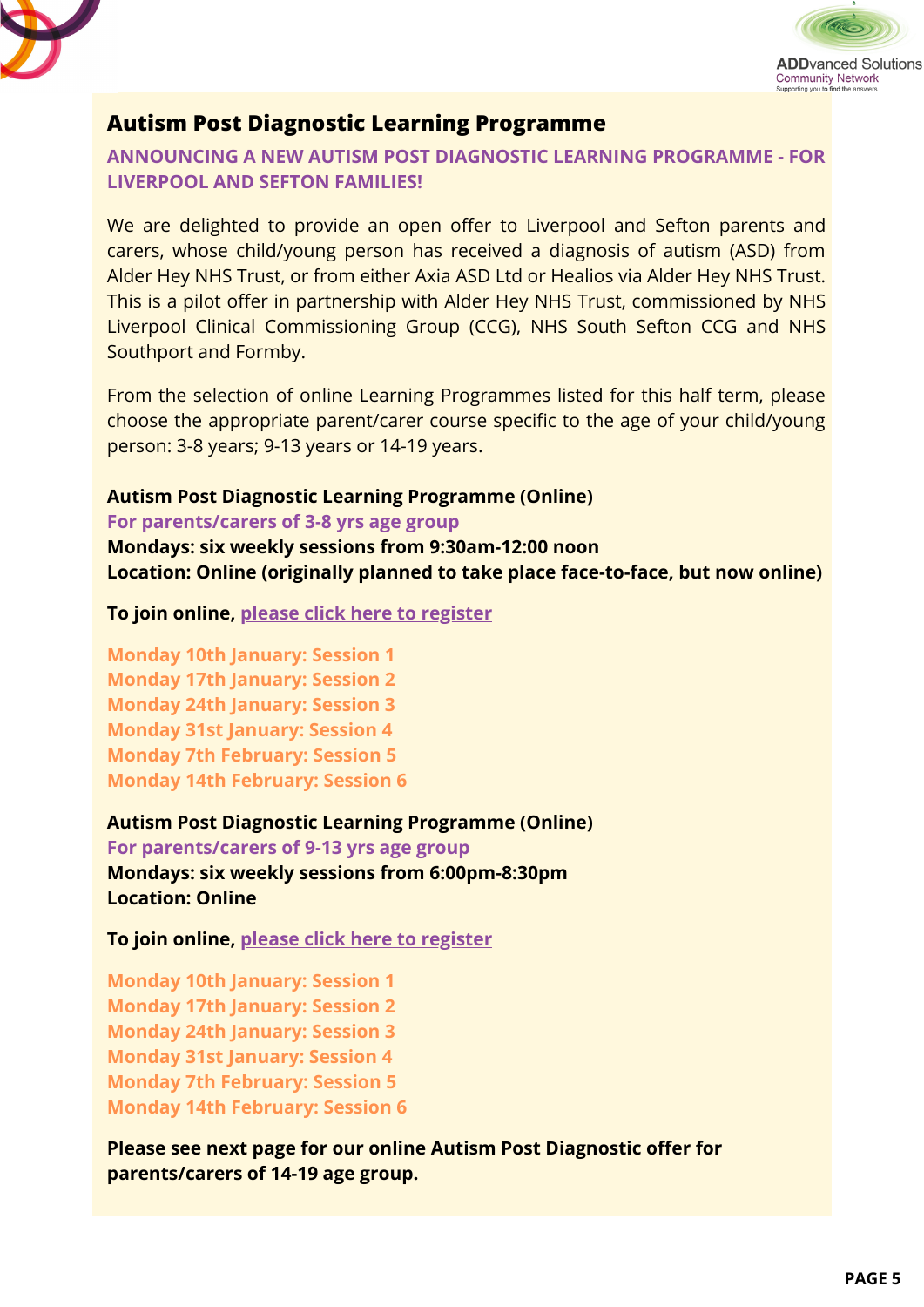



### **Autism Post Diagnostic Learning Programme (Online)**

**For parents/carers of 14-19 yrs age group**

**Wednesdays: six weekly sessions from 9:30am-12:00 noon Location: Online (originally planned to take place face-to-face, but now online)**

**To join online, please click here to [register](https://us06web.zoom.us/webinar/register/WN_epgRAG4xR0ChMKT0d8N4Gg)**

**Wednesday 12th January: Session 1 Wednesday 19th January: Session 2 Wednesday 26th January: Session 3 Wednesday 2nd February: Session 4 Wednesday 9th February: Session 5 Wednesday 16th February: Session 6**

# **Learning Workshops for Families (Online)**

Our Family Learning Workshops, delivered as webinars, have been designed for families to better recognise, understand and support their own needs and those of their children and young people living with neurodevelopmental conditions. **Please click the appropriate link(s) below to register:**

**Thursday 27th January 10:00am-12:00noon: SEND [Provision](https://us06web.zoom.us/webinar/register/WN_W305J-GNQJKlbJuc7AjpJw) and EHCP Process**

## **Professionals Learning Workshops (Online)**

Our Professionals Learning Workshops, delivered as webinars, will support you and your organisation to better recognise, understand, and improve outcomes for the children, young people, and families that you work with. Parents/carers are also welcome to attend.

**Please click the appropriate link(s) below to register:**

**Thursday 10th February**

**3:30pm-5:30pm:**

**Auditory Processing [Difficulties](https://us06web.zoom.us/webinar/register/WN_OaIjqm5kS_KON_w1N_nRYw)**